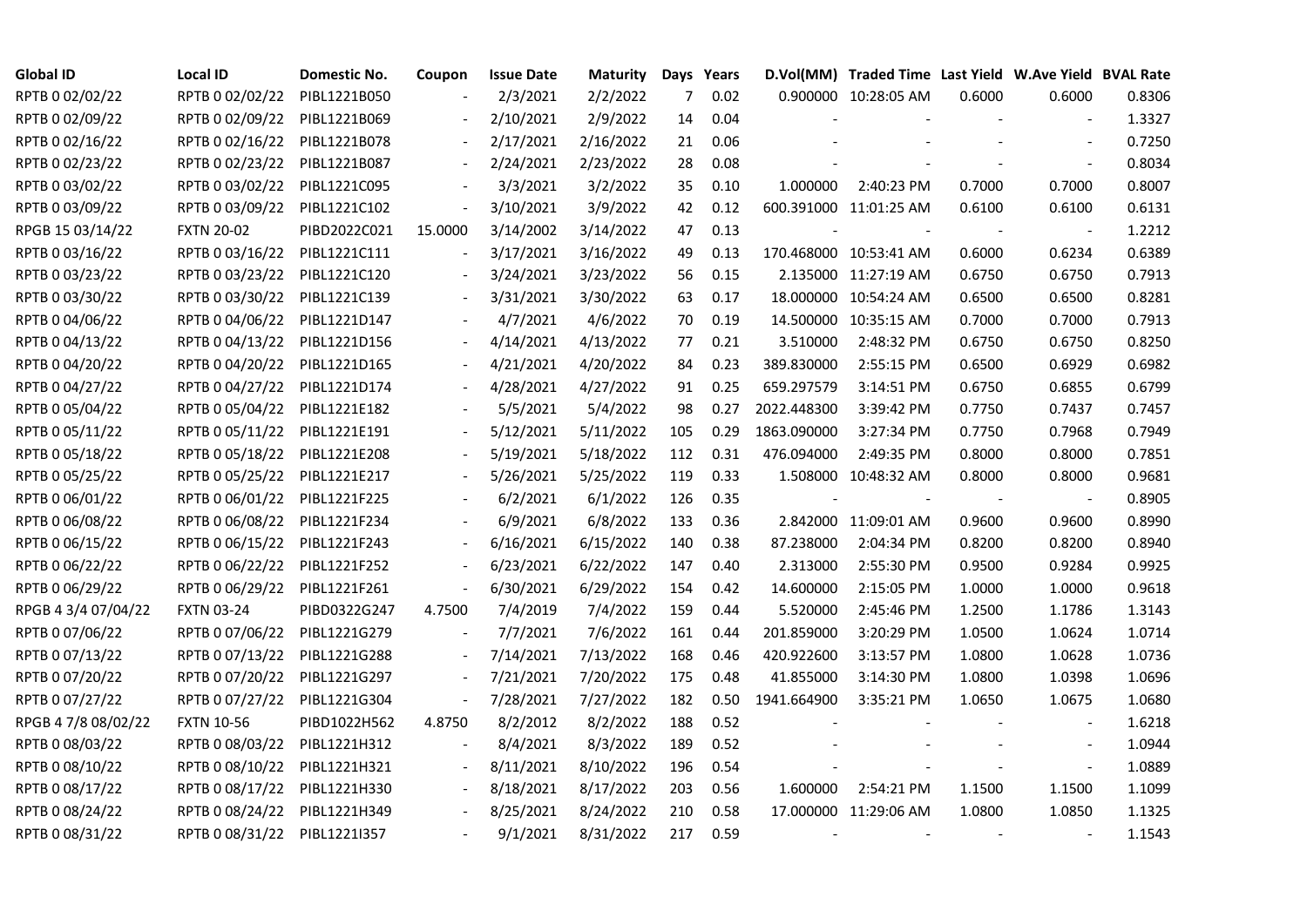| <b>Global ID</b>     | <b>Local ID</b>   | Domestic No. | Coupon                   | <b>Issue Date</b>     | <b>Maturity</b>      |     | Days Years |             | D.Vol(MM) Traded Time Last Yield W.Ave Yield BVAL Rate |        |                          |        |
|----------------------|-------------------|--------------|--------------------------|-----------------------|----------------------|-----|------------|-------------|--------------------------------------------------------|--------|--------------------------|--------|
| RPTB 0 09/07/22      | RPTB 0 09/07/22   | PIBL1221I366 |                          | 9/8/2021              | 9/7/2022             | 224 | 0.61       |             |                                                        |        |                          | 1.1761 |
| RPGB 4 3/4 09/13/22  | <b>FXTN 10-57</b> | PIBD1022I570 | 4.7500                   | 9/13/2012             | 9/13/2022            | 230 | 0.63       |             |                                                        |        |                          | 1.6372 |
| RPTB 0 09/14/22      | RPTB 0 09/14/22   | PIBL1221I375 | $\overline{\phantom{a}}$ | 9/15/2021             | 9/14/2022            | 231 | 0.63       |             | 1.000000 10:21:03 AM                                   | 1.1000 | 1.1000                   | 1.1977 |
| RPTB 0 09/21/22      | RPTB 0 09/21/22   | PIBL1221I384 | $\blacksquare$           | 9/22/2021             | 9/21/2022            | 238 | 0.65       |             |                                                        |        |                          | 1.2213 |
| RPTB 0 09/28/22      | RPTB 0 09/28/22   | PIBL12211393 | $\overline{\phantom{a}}$ | 9/29/2021             | 9/28/2022            | 245 | 0.67       | 57.587000   | 3:31:38 PM                                             | 1.1100 | 1.1197                   | 1.2038 |
| RPTB 0 10/05/22      | RPTB 0 10/05/22   | PIBL1221J409 |                          | 10/6/2021             | 10/5/2022            | 252 | 0.69       |             |                                                        |        |                          | 1.2688 |
| RPTB 0 10/12/22      | RPTB 0 10/12/22   | PIBL1221J418 |                          | 10/13/2021            | 10/12/2022           | 259 | 0.71       |             | 158.482000 11:19:52 AM                                 | 1.2250 | 1.2434                   | 1.2500 |
| RPGB 12 3/4 10/17/22 | <b>FXTN 20-03</b> | PIBD2022J033 | 12.7500                  | 10/17/2002            | 10/17/2022           | 264 | 0.72       |             |                                                        |        | $\blacksquare$           | 1.6493 |
| RPTB 0 10/19/22      | RPTB 0 10/19/22   | PIBL1221J427 |                          | 10/20/2021            | 10/19/2022           | 266 | 0.73       |             |                                                        |        |                          | 1.3079 |
| RPTB 0 10/26/22      | RPTB 0 10/26/22   | PIBL1221J436 |                          | 10/27/2021            | 10/26/2022           | 273 | 0.75       | 1.087000    | 2:17:09 PM                                             | 1.2700 | 1.2700                   | 1.3709 |
| RPTB 0 11/02/22      | RPTB 0 11/02/22   | PIBL1221K443 |                          | 11/3/2021             | 11/2/2022            | 280 | 0.77       |             |                                                        |        | $\blacksquare$           | 1.3550 |
| RPTB 0 11/09/22      | RPTB 0 11/09/22   | PIBL1221K452 |                          | 11/10/2021            | 11/9/2022            | 287 | 0.79       | 229.012000  | 2:36:33 PM                                             | 1.3250 | 1.3583                   | 1.3624 |
| RPTB 0 11/16/22      | RPTB 0 11/16/22   | PIBL1221K461 |                          | 11/17/2021 11/16/2022 |                      | 294 | 0.81       |             |                                                        |        | $\overline{\phantom{a}}$ | 1.3940 |
| RPTB 0 11/23/22      | RPTB 0 11/23/22   | PIBL1221K470 |                          | 11/24/2021            | 11/23/2022           | 301 | 0.82       |             | 2.259000 10:59:17 AM                                   | 1.3350 | 1.3350                   | 1.3574 |
| RPTB 0 11/29/22      | RPTB 0 11/29/22   | PIBL1221L488 |                          |                       | 12/1/2021 11/29/2022 | 307 | 0.84       |             |                                                        |        | $\overline{\phantom{a}}$ | 1.4282 |
| RPGB 4 5/8 12/04/22  | RTB 05-11         | PIID0522L114 | 4.6250                   | 12/4/2017             | 12/4/2022            | 312 | 0.85       | 705.570000  | 2:51:10 PM                                             | 1.6300 | 1.6743                   | 1.6625 |
| RPGB 4 12/06/22      | <b>FXTN 10-58</b> | PIBD1022L585 | 4.0000                   | 12/6/2012             | 12/6/2022            | 314 | 0.86       |             |                                                        |        |                          | 1.6245 |
| RPTB 0 12/07/22      | RPTB 0 12/07/22   | PIBL1221L497 | $\blacksquare$           | 12/7/2021             | 12/7/2022            | 315 | 0.86       |             |                                                        |        | $\overline{\phantom{a}}$ | 1.4026 |
| RPTB 0 12/14/22      | RPTB 0 12/14/22   | PIBL1221L503 |                          | 12/15/2021            | 12/14/2022           | 322 | 0.88       | 2.000000    | 2:01:47 PM                                             | 1.3500 | 1.3500                   | 1.3925 |
| RPTB 0 01/04/23      | RPTB 0 01/04/23   | PIBL1222A013 |                          | 1/5/2022              | 1/4/2023             | 343 | 0.94       | 515.962000  | 2:46:11 PM                                             | 1.3950 | 1.4236                   | 1.4118 |
| RPTB 0 01/11/23      | RPTB 0 01/11/23   | PIBL1222A022 | $\blacksquare$           | 1/12/2022             | 1/11/2023            | 350 | 0.96       | 1111.319000 | 3:06:55 PM                                             | 1.4050 | 1.4229                   | 1.4163 |
| RPTB 0 01/18/23      | RPTB 0 01/18/23   | PIBL1222A031 |                          | 1/19/2022             | 1/18/2023            | 357 | 0.98       | 2139.908200 | 2:11:23 PM                                             | 1.4075 | 1.4099                   | 1.4104 |
| RPTB 0 01/25/23      | RPTB 0 01/25/23   | PIBL1222A040 |                          | 1/26/2022             | 1/25/2023            | 364 | 1.00       | 696.053000  | 3:18:37 PM                                             | 1.4050 | 1.4045                   | 1.4050 |
| RPGB 4 3/8 02/11/23  | RTB 03-10         | PIID0323B101 | 4.3750                   | 2/11/2020             | 2/11/2023            | 381 | 1.04       | 114.450000  | 3:08:55 PM                                             | 1.8000 | 1.6819                   | 1.6953 |
| RPGB 13 02/20/23     | <b>FXTN 20-04</b> | PIBD2023B048 | 13.0000                  | 2/20/2003             | 2/20/2023            | 390 | 1.07       |             |                                                        |        |                          | 1.8260 |
| RPGB 5 1/2 03/08/23  | <b>FXTN 05-75</b> | PIBD0523C752 | 5.5000                   | 3/8/2018              | 3/8/2023             | 406 | 1.11       | 6.000000    | 2:42:46 PM                                             | 1.9000 | 1.9000                   | 1.8588 |
| RPGB 3 1/2 04/21/23  | <b>FXTN 07-58</b> | PIBD0723D588 | 3.5000                   | 4/21/2016             | 4/21/2023            | 450 | 1.23       | 3.500000    | 2:46:40 PM                                             | 2.0500 | 1.8786                   | 2.0000 |
| RPGB 11 7/8 05/29/23 | <b>FXTN 20-05</b> | PIBD2023E054 | 11.8750                  | 5/29/2003             | 5/29/2023            | 488 | 1.34       |             |                                                        |        | $\blacksquare$           | 2.0128 |
| RPGB 3 1/4 08/15/23  | RTB 10-04         | PIID1023H046 | 3.2500                   | 8/15/2013             | 8/15/2023            | 566 | 1.55       | 123.100000  | 2:42:56 PM                                             | 2.5750 | 2.1208                   | 2.1025 |
| RPGB 2 3/8 09/10/23  | <b>FXTN 03-25</b> | PIBD0323I252 | 2.3750                   | 9/10/2020             | 9/10/2023            | 592 | 1.62       | 9.870000    | 2:47:44 PM                                             | 2.1500 | 2.1500                   | 2.2637 |
| RPGB 11 3/8 10/23/23 | <b>FXTN 20-06</b> | PIBD2023J068 | 11.3750                  | 10/23/2003            | 10/23/2023           | 635 | 1.74       |             |                                                        |        |                          | 2.2931 |
| RPGB 2 3/8 03/09/24  | RTB 03-11         | PIID0324C115 | 2.3750                   | 3/9/2021              | 3/9/2024             | 773 | 2.12       | 1567.689000 | 3:20:08 PM                                             | 2.4750 | 2.4496                   | 2.4806 |
| RPGB 6 1/4 03/12/24  | RTB 05-12         | PIID0524C129 | 6.2500                   | 3/12/2019             | 3/12/2024            | 776 | 2.13       | 78.450000   | 2:01:11 PM                                             | 2.4500 | 2.4538                   | 2.4586 |
| RPGB 4 1/2 04/20/24  | <b>FXTN 07-59</b> | PIBD0724D595 | 4.5000                   | 4/20/2017             | 4/20/2024            | 815 | 2.23       | 0.100000    | 3:55:30 PM                                             | 2.9000 | 2.9000                   | 2.6140 |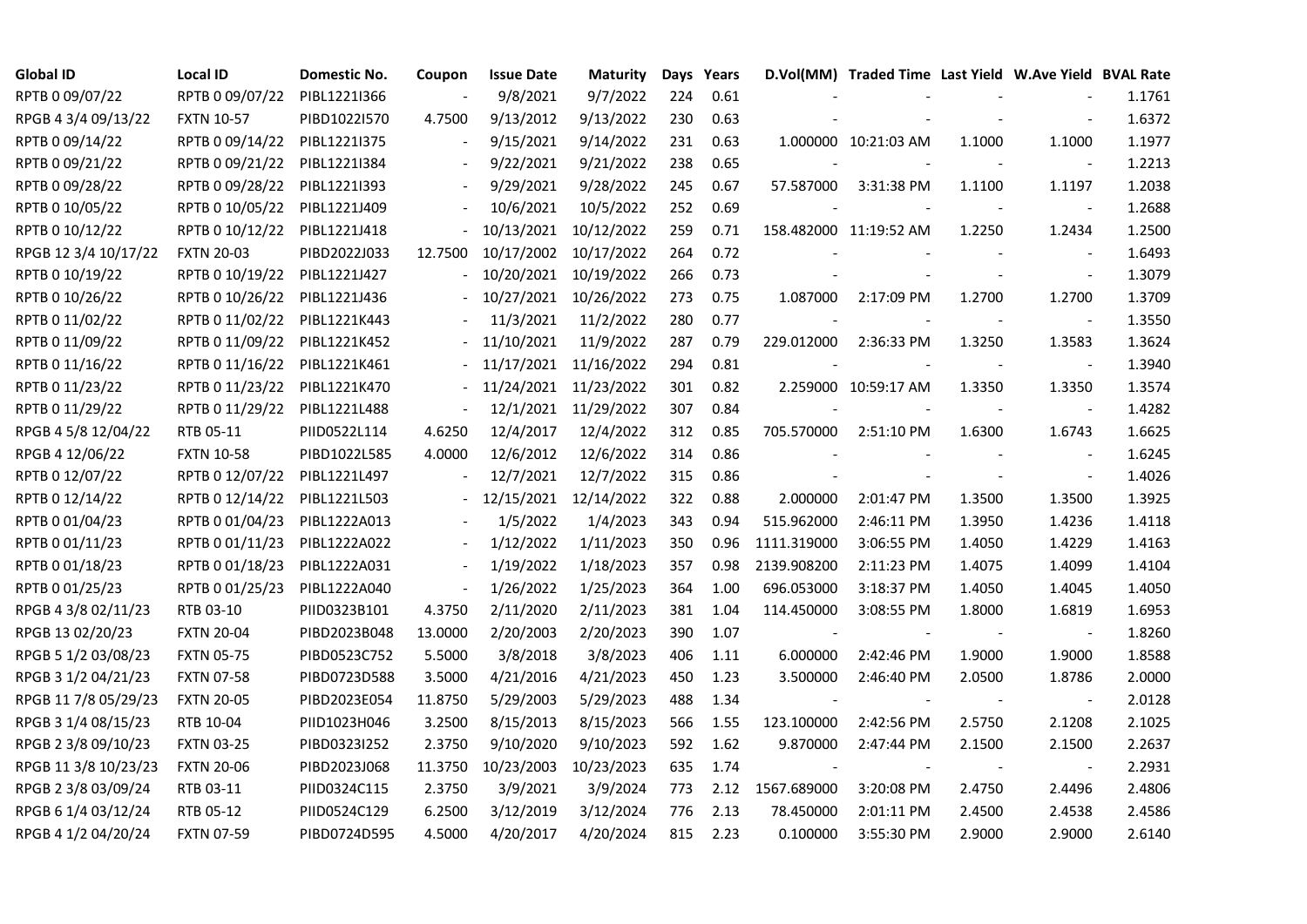| <b>Global ID</b>     | <b>Local ID</b>   | Domestic No. | Coupon  | <b>Issue Date</b> | Maturity         |     | Days Years |             | D.Vol(MM) Traded Time Last Yield W.Ave Yield BVAL Rate |        |                          |        |
|----------------------|-------------------|--------------|---------|-------------------|------------------|-----|------------|-------------|--------------------------------------------------------|--------|--------------------------|--------|
| RPGB 12 3/8 06/03/24 | <b>FXTN 20-07</b> | PIBD2024F075 | 12.3750 | 6/3/2004          | 6/3/2024         | 859 | 2.35       |             |                                                        |        |                          | 2.7143 |
| RPGB 12 7/8 08/05/24 | <b>FXTN 20-08</b> | PIBD2024H086 | 12.8750 | 8/5/2004          | 8/5/2024         | 922 | 2.52       |             |                                                        |        |                          | 2.8315 |
| RPGB 4 1/8 08/20/24  | <b>FXTN 10-59</b> | PIBD1024H595 | 4.1250  | 8/20/2014         | 8/20/2024        | 937 | 2.57       | 1.500000    | 2:17:39 PM                                             | 3.0750 | 3.0750                   | 2.8596 |
| RPGB 4 1/4 10/17/24  | <b>FXTN 05-76</b> | PIBD0524J762 | 4.2500  | 10/17/2019        | 10/17/2024       | 995 | 2.72       |             | 74.300000 11:48:27 AM                                  | 2.9000 | 2.9746                   | 3.1379 |
| RPGB 13 3/4 11/11/24 | <b>FXTN 20-09</b> | PIBD2024K091 | 13.7500 | 11/11/2004        | 11/11/2024 1,020 |     | 2.79       |             |                                                        |        | $\overline{\phantom{a}}$ | 3.0138 |
| RPGB 5 3/4 04/12/25  | <b>FXTN 07-61</b> | PIBD0725D618 | 5.7500  | 4/12/2018         | 4/12/2025 1,172  |     | 3.21       |             |                                                        |        | $\blacksquare$           | 3.2952 |
| RPGB 12 1/8 04/14/25 | <b>FXTN 20-10</b> | PIBD2025D103 | 12.1250 | 4/14/2005         | 4/14/2025 1,174  |     | 3.21       |             |                                                        |        | $\blacksquare$           | 3.2866 |
| RPGB 2 5/8 08/12/25  | RTB 05-13         | PIID0525H130 | 2.6250  | 8/12/2020         | 8/12/2025 1,294  |     | 3.54       | 816.087000  | 3:47:51 PM                                             | 3.5000 | 3.4507                   | 3.4483 |
| RPGB 3 5/8 09/09/25  | <b>FXTN 10-60</b> | PIBD10251608 | 3.6250  | 9/9/2015          | 9/9/2025 1,322   |     | 3.62       | 31.750000   | 2:51:23 PM                                             | 3.5450 | 3.4978                   | 3.4644 |
| RPGB 12 1/8 10/20/25 | <b>FXTN 20-11</b> | PIBD2025J116 | 12.1250 | 10/20/2005        | 10/20/2025 1,363 |     | 3.73       |             |                                                        |        |                          | 3.6049 |
| RPGB 18 1/4 11/29/25 | <b>FXTN 25-01</b> | PIBD2525K015 | 18.2500 | 11/29/2000        | 11/29/2025 1,403 |     | 3.84       |             |                                                        |        | $\overline{\phantom{a}}$ | 3.6723 |
| RPGB 10 1/4 01/19/26 | <b>FXTN 20-12</b> | PIBD2026A122 | 10.2500 | 1/19/2006         | 1/19/2026 1,454  |     | 3.98       |             |                                                        |        | $\blacksquare$           | 3.7582 |
| RPGB 6 1/4 02/14/26  | <b>FXTN 07-62</b> | PIBD0726B627 | 6.2500  | 2/14/2019         | 2/14/2026 1,480  |     | 4.05       | 0.500000    | 3:07:35 PM                                             | 4.0250 | 4.0250                   | 3.9473 |
| RPGB 3 3/8 04/08/26  | <b>FXTN 05-77</b> | PIBD0526D772 | 3.3750  | 4/8/2021          | 4/8/2026 1,533   |     | 4.20       | 1662.100000 | 3:18:29 PM                                             | 4.0250 | 3.9687                   | 4.0203 |
| RPGB 3 1/2 09/20/26  | RTB 10-05         | PIID1026I057 | 3.5000  | 9/20/2016         | 9/20/2026 1,698  |     | 4.65       | 5.750000    | 2:47:37 PM                                             | 4.2500 | 4.0109                   | 4.0845 |
| RPGB 6 1/4 10/20/26  | RTB 15-01         | PIID1526J019 | 6.2500  | 10/20/2011        | 10/20/2026 1,728 |     | 4.73       |             |                                                        |        |                          | 4.1243 |
| RPGB 8 12/07/26      | <b>FXTN 20-13</b> | PIBD2026L139 | 8.0000  | 12/7/2006         | 12/7/2026 1,776  |     | 4.86       |             |                                                        |        | $\overline{a}$           | 4.1880 |
| RPGB 5 3/8 03/01/27  | RTB 15-02         | PIID1527C023 | 5.3750  | 3/1/2012          | 3/1/2027 1,860   |     | 5.09       |             |                                                        |        | $\blacksquare$           | 4.2838 |
| RPGB 4 3/4 05/04/27  | FXTN 10-61        | PIBD1027E617 | 4.7500  | 5/4/2017          | 5/4/2027 1,924   |     | 5.27       |             |                                                        |        | $\sim$                   | 4.4250 |
| RPGB 4 5/8 06/02/27  | RTB 05-14         | PIID0527L140 | 4.6250  | 12/2/2021         | 6/2/2027 1,953   |     | 5.35       | 3986.397000 | 3:56:26 PM                                             | 4.3995 | 4.3751                   | 4.3991 |
| RPGB 8 5/8 09/06/27  | <b>FXTN 20-14</b> | PIBD2027I140 | 8.6250  | 9/6/2007          | 9/6/2027 2,049   |     | 5.61       |             |                                                        |        | $\blacksquare$           | 4.4473 |
| RPGB 6 1/4 03/22/28  | <b>FXTN 10-63</b> | PIBD1028C635 | 6.2500  | 3/22/2018         | 3/22/2028 2,247  |     | 6.15       |             |                                                        |        | $\overline{\phantom{a}}$ | 4.5563 |
| RPGB 3 5/8 04/22/28  | <b>FXTN 07-64</b> | PIBD0728D649 | 3.6250  | 4/22/2021         | 4/22/2028 2,278  |     | 6.24       | 1.000000    | 3:08:18 PM                                             | 4.7500 | 4.7500                   | 4.6474 |
| RPGB 3 3/4 08/12/28  | <b>FXTN 07-65</b> | PIBD0728H654 | 3.7500  | 8/12/2021         | 8/12/2028 2,390  |     | 6.54       | 344.000000  | 2:47:20 PM                                             | 4.7000 | 4.6840                   | 4.6818 |
| RPGB 9 1/2 12/04/28  | <b>FXTN 20-15</b> | PIBD2028L151 | 9.5000  | 12/4/2008         | 12/4/2028 2,504  |     | 6.86       |             |                                                        |        | $\overline{\phantom{a}}$ | 4.7197 |
| RPGB 67/8 01/10/29   | <b>FXTN 10-64</b> | PIBD1029A644 | 6.8750  | 1/10/2019         | 1/10/2029 2,541  |     | 6.96       |             | 22.275000 10:54:24 AM                                  | 4.7850 | 4.7850                   | 4.7678 |
| RPGB 8 3/4 05/27/30  | <b>FXTN 20-16</b> | PIBD2030E166 | 8.7500  | 5/27/2010         | 5/27/2030 3,043  |     | 8.33       |             |                                                        |        | $\blacksquare$           | 4.8802 |
| RPGB 2 7/8 07/09/30  | <b>FXTN 10-65</b> | PIBD1030G655 | 2.8750  | 7/9/2020          | 7/9/2030 3,086   |     | 8.45       |             |                                                        |        | $\sim$                   | 4.8989 |
| RPGB 12 1/2 07/28/30 | <b>FXTN 25-02</b> | PIBD2530G029 | 12.5000 | 7/28/2005         | 7/28/2030 3,105  |     | 8.50       |             |                                                        |        |                          | 4.8939 |
| RPGB 11 1/4 01/26/31 | <b>FXTN 25-03</b> | PIBD2531A032 | 11.2500 | 1/26/2006         | 1/26/2031 3,287  |     | 9.00       |             |                                                        |        |                          | 4.9340 |
| RPGB 8 07/19/31      | <b>FXTN 20-17</b> | PIBD2031G171 | 8.0000  | 7/19/2011         | 7/19/2031 3,461  |     | 9.48       |             |                                                        |        | $\blacksquare$           | 4.8037 |
| RPGB 4 07/22/31      | <b>FXTN 10-66</b> | PIBD1031G662 | 4.0000  | 7/22/2021         | 7/22/2031 3,464  |     | 9.48       |             | 0.400000 10:57:28 AM                                   | 4.7750 | 4.7750                   | 4.9130 |
| RPGB 9 3/8 10/05/31  | <b>FXTN 25-04</b> | PIBD2531J042 | 9.3750  | 10/5/2006         | 10/5/2031 3,539  |     | 9.69       |             |                                                        |        | $\blacksquare$           | 4.9646 |
| RPGB 4 7/8 01/20/32  | <b>FXTN 10-67</b> | PIBD1032A675 | 4.8750  | 1/20/2022         | 1/20/2032 3,646  |     | 9.98       | 3372.519000 | 3:55:19 PM                                             | 4.9750 | 4.9577                   | 4.9577 |